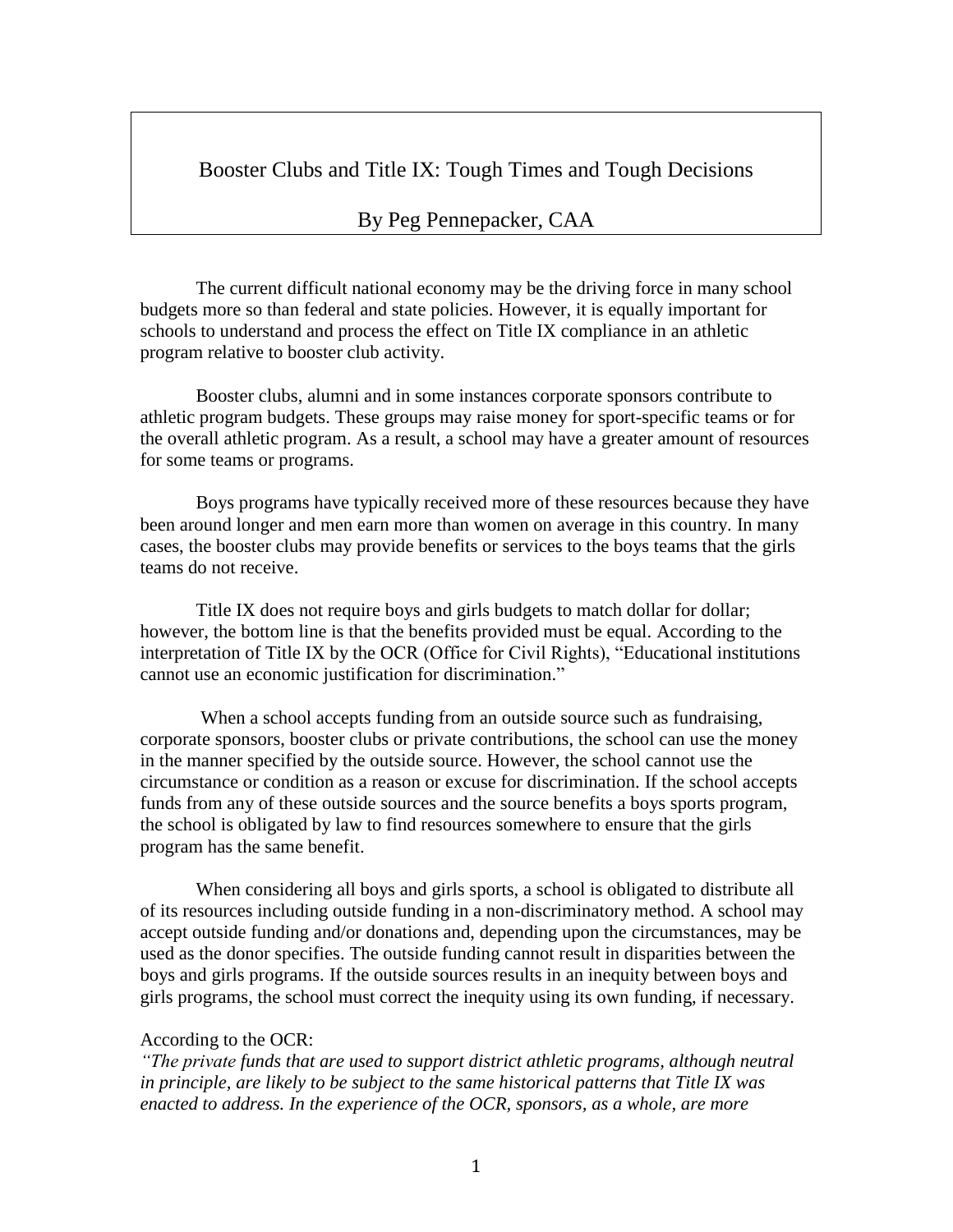*interested and willing to assist boys teams than girls teams, and male-oriented "booster" activities generate more public interest than girls activities. If all benefits are not considered in examining interscholastic athletics, the purpose and effect of the Title IX requirements could be routinely undermined by the provision of unequal benefits through private financial assistance."* -1

*"While it may appear that this policy is discouraging private initiatives (which are unquestionably valuable to recipients and students), we cannot diminish the protection of Title IX by exempting benefits, treatment, services or opportunities provided to athletes through the use of private funds. Private fundraising, including student-initiated fundraising, has been, and continues to be, permissible under Title IX.*

*It should also be noted that this does not mean that teams must "share" proceeds from fundraising activities. It does, however, place a responsibility upon the district to insure that benefits, services, treatment and opportunities overall, regardless of funding sources, are equivalent for male and female athletes."* -2

The bottom line is that the source of funds is irrelevant. The benefit provided is the measure. Booster club funds or monies designated for a particular purpose or team does not relieve the school's obligation to provide equal benefits.

Title IX attorneys have long considered booster club money clandestine financing for major school sports programs, most of which are overwhelmingly male. According to federal law, booster club money is equivalent to regular taxpayer dollars. So, in effect, booster club money or any outside resource must be used to support each gender.

Generally speaking, athletic directors and superintendents as well as school boards have a difficult time understanding the concept of booster clubs and their effect on Title IX. It is often difficult for them to understand why a particular booster club that works hard to raise funds for a particular sport can cause a Title IX disparity.

While the OCR acknowledges that this policy may be seen as discouraging private initiatives that are arguably valuable to students, the protection of Title IX cannot be diminished by exempting benefits, treatment, services or opportunities provided to student-athletes through the use of outside resources.

To reiterate, outside resources are permissible. Teams need not "share" proceeds from fundraising. However, it is the responsibility of the school to ensure that benefits including services, treatment and opportunities regardless of the sources are equivalent for male and female student-athletes.

This is a difficult conversation to hold given the difficult economic times in this country. As a result, school districts tend to avoid implementing a plan for overseeing booster clubs and monitoring their activity. Many school districts will maintain that booster clubs are not their responsibility and that they are groups that function on their